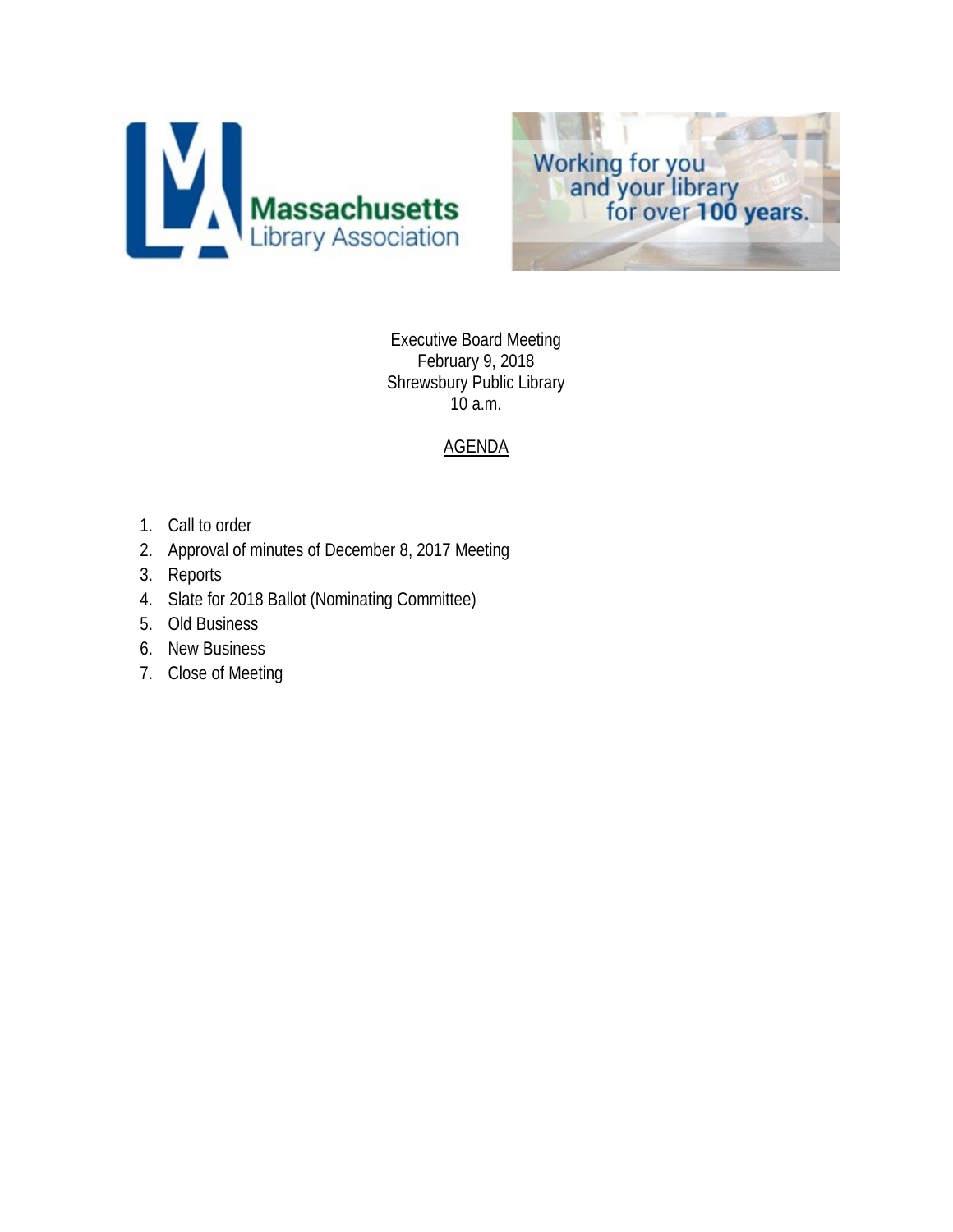MLA Vice President Report

February 2017

Submitted by William Adamczyk

### **MLA Financial Work**

I submitted proposed revisions to our by-laws to reflect the changes in the MLA financial structure. The revisions outline the creation of a Finance Committee that will both help the Treasurer with the MLA budget, and continue the roles of the Investment Committee.

This revision will be presented to the board at the February meeting.

### **Committee Work**

I have continued to attend Conference Committee meetings. The planning is coming along quite well. The Committee has had a site visit and things are starting to firm up.

I am also working with Conference Committee on the projected FY19 budget. There are still many variables affecting the budget, the largest being where the event will be held.

## **Upcoming**

Will be attending the OCLN legislative event in February.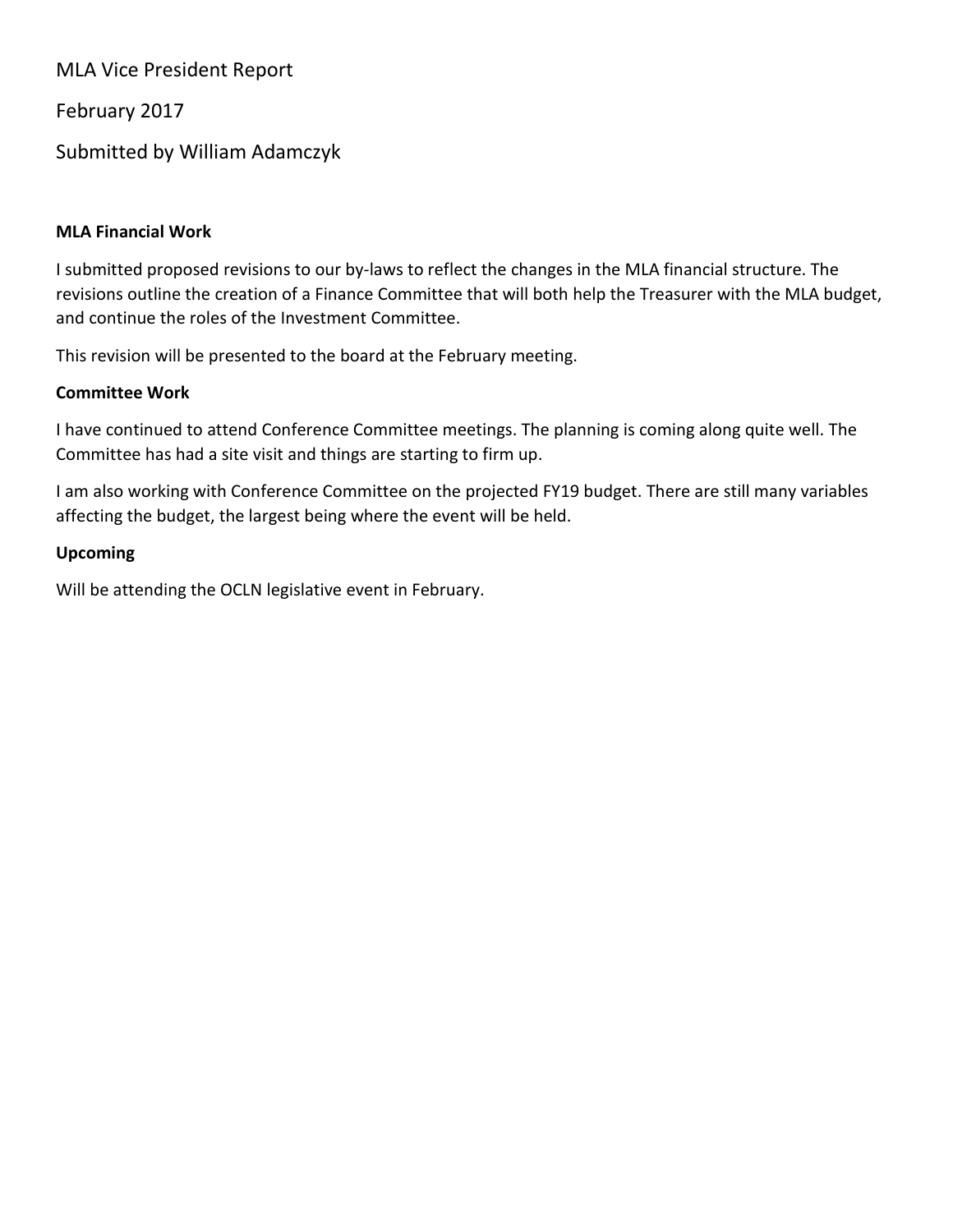#### 2/9/2018 Membership Report

We had 14 new members/renewals in the past 30 days. Thank you to those of you who contacted lapsed member and gave a little nudge. If you haven't, please contact me and I'll send you the link to the spreadsheet again. This really does help get people renewed!

On 1/25, ten people attended the Trivia Night at the 99 in Foxborough. One of our teams won first place, reminding people that yes, librarians do know an awful lot! It was a fun time and easy to do, and everyone is encouraged to make your own. The membership committee can help post the event to facebook and send out the email invitation.

Soon we'll be asking committees to proof a committee page we'd like to get put into the conference packet (thank you Jocelyn for the great idea).

The conference chairs have approved of a committee fair to be held during the President's Reception at conference. All ideas are welcome. We'd like to have some interactive fun as a way to get to know what your committee is all about. Start thinking! We will need a commitment to have one member of each committee available at the event to answer questions and promote your committee and the association. We'll be in touch conference gets closer.

Question for the board… Should we consider offering this discount? This is from the NELA website: Member for A Member Program

Current members are our best source for finding new members who would benefit from all that NELA has to offer! Every time a new member joins NELA, we are made stronger. Each current member who recruits a new member is eligible for a special \$10 "Thank You" coupon that can be used toward the following year's membership or any NELA-sponsored conferences and workshops. There is no limit to the number of coupons you can earn.

To receive the coupon:

Be sure the new member includes your name on the "Member-For-A-Member" line so that you can receive your \$10 coupon.

NELA will mail one to you each time an application with your name listed as the recruiter is processed. Send your coupon(s) in with your membership renewal or conference registration form and save! ---------------------

Submitted on 2/1/2018 by: Laurie Lessner, Membership Chair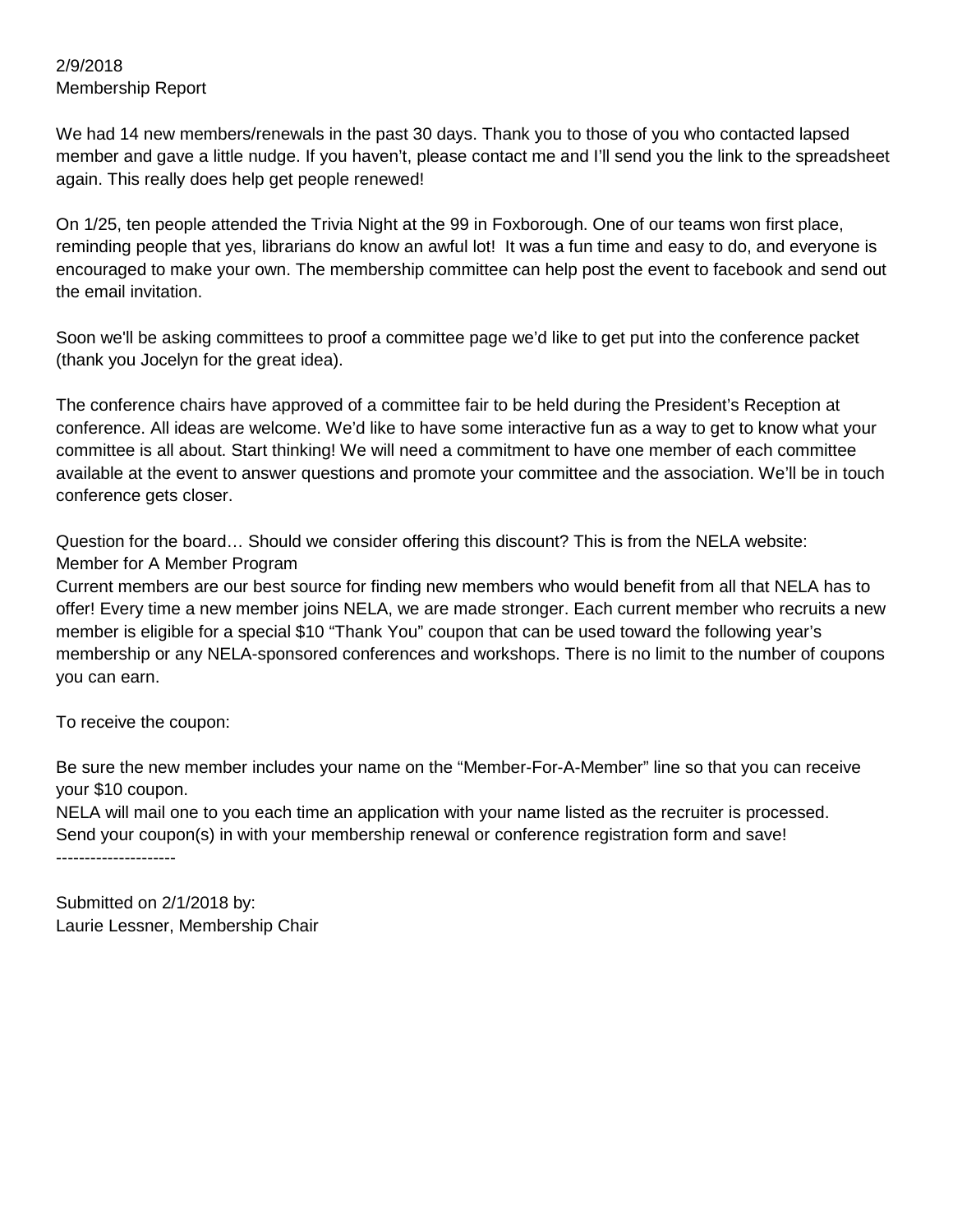Youth Services Section Report February 9, 2018

Youth Services Section held a board meeting on January 18 at the Reading Public Library.

The Board finalized a schedule for presenting and voting on changes to the YSS Bylaws. Edits were emailed to membership the last week of January and will be voted on at the next YSS meeting in March. Our nominating committee will be accepting nominations for Chair, Conference Committee Liaison, and Secretary after that meeting, to be voted on at our Annual Meeting during Conference in May.

Plans for our YSS Retreat have moved forward. Programming will follow a "Mindfulness" theme, including presentations on meditation for staff and patrons, using music in programs, crafting for relaxation, and yoga story time tips and tricks. The YSS March meeting will be held on the second day of the Retreat. We have booked with a new retreat center in Duxbury and will begin registration within the next two weeks.

Respectfully submitted,

Larissa Farrell **Chair**